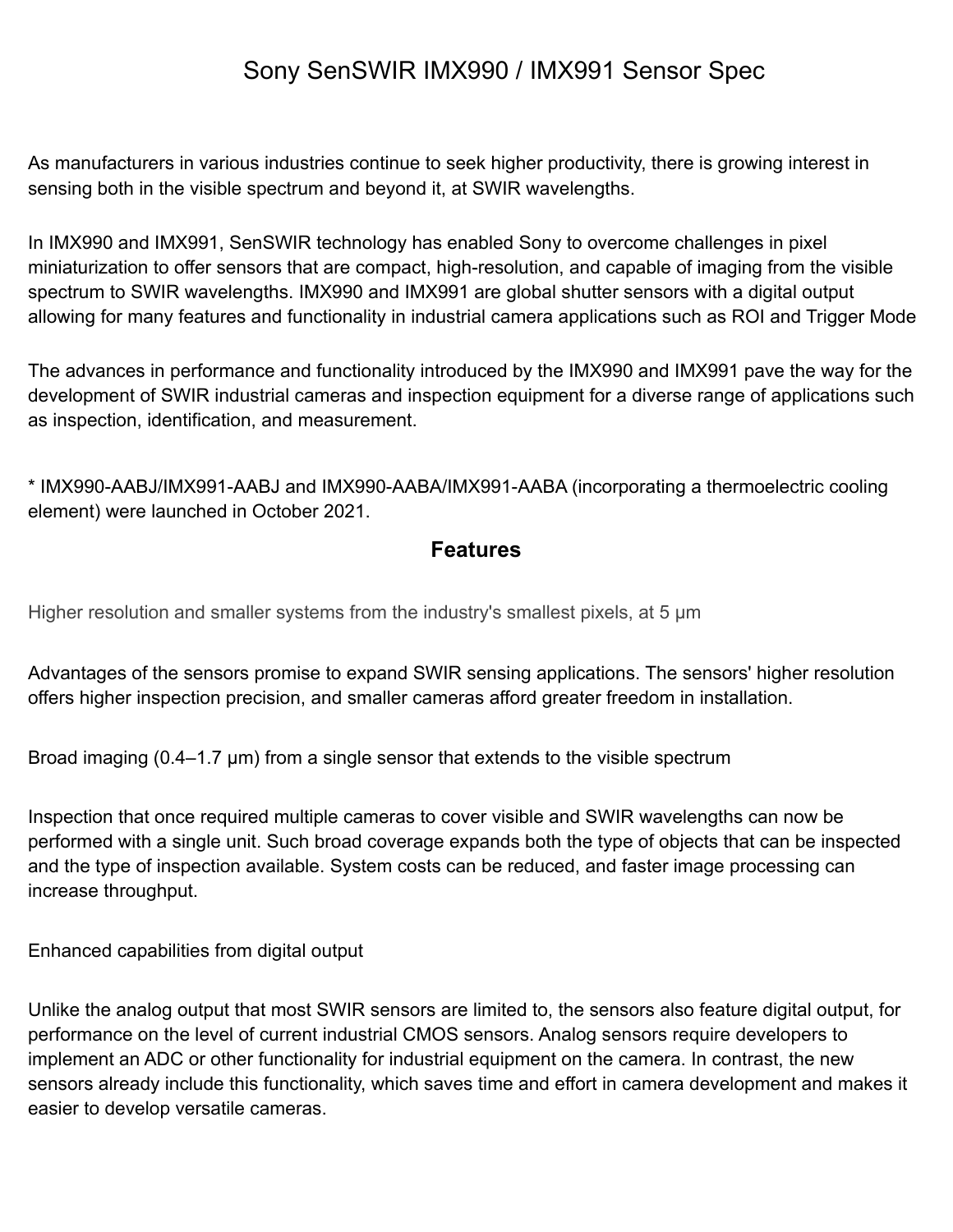### **A closer look at SWIR**

SWIR, Short Wavelength Infra-Red, refers to a type of infrared light. SWIR wavelengths generally lie in the range of 0.9–2.5 μm. Though in the infrared spectrum, they are near wavelengths of visible light. IMX990 and IMX991 sensors cover SWIR wavelengths up to 1.7 μm. Imaging by the sensors also extends to wavelengths of visible light, which has proven difficult for conventional SWIR sensors to capture.



## **Specifications**

Table 1 - Device structure

| <b>Item</b>             | <b>IMX990-</b>                     | <b>IMX990-</b>              | <b>IMX991-</b>                     | <b>IMX991-</b> |  |
|-------------------------|------------------------------------|-----------------------------|------------------------------------|----------------|--|
|                         | <b>AABA-C</b>                      | <b>AABJ-C</b>               | <b>AABA-C</b>                      | <b>AABJ-C</b>  |  |
|                         |                                    |                             |                                    |                |  |
| Image size              | 8.2 mm diagonal (1/2-inch<br>type) |                             | 4.1 mm diagonal (1/4-inch<br>type) |                |  |
|                         |                                    |                             |                                    |                |  |
| <b>Effective pixels</b> |                                    | 1296 (H) $\times$ 1032 (V), | 656 (H) $\times$ 520 (V),          |                |  |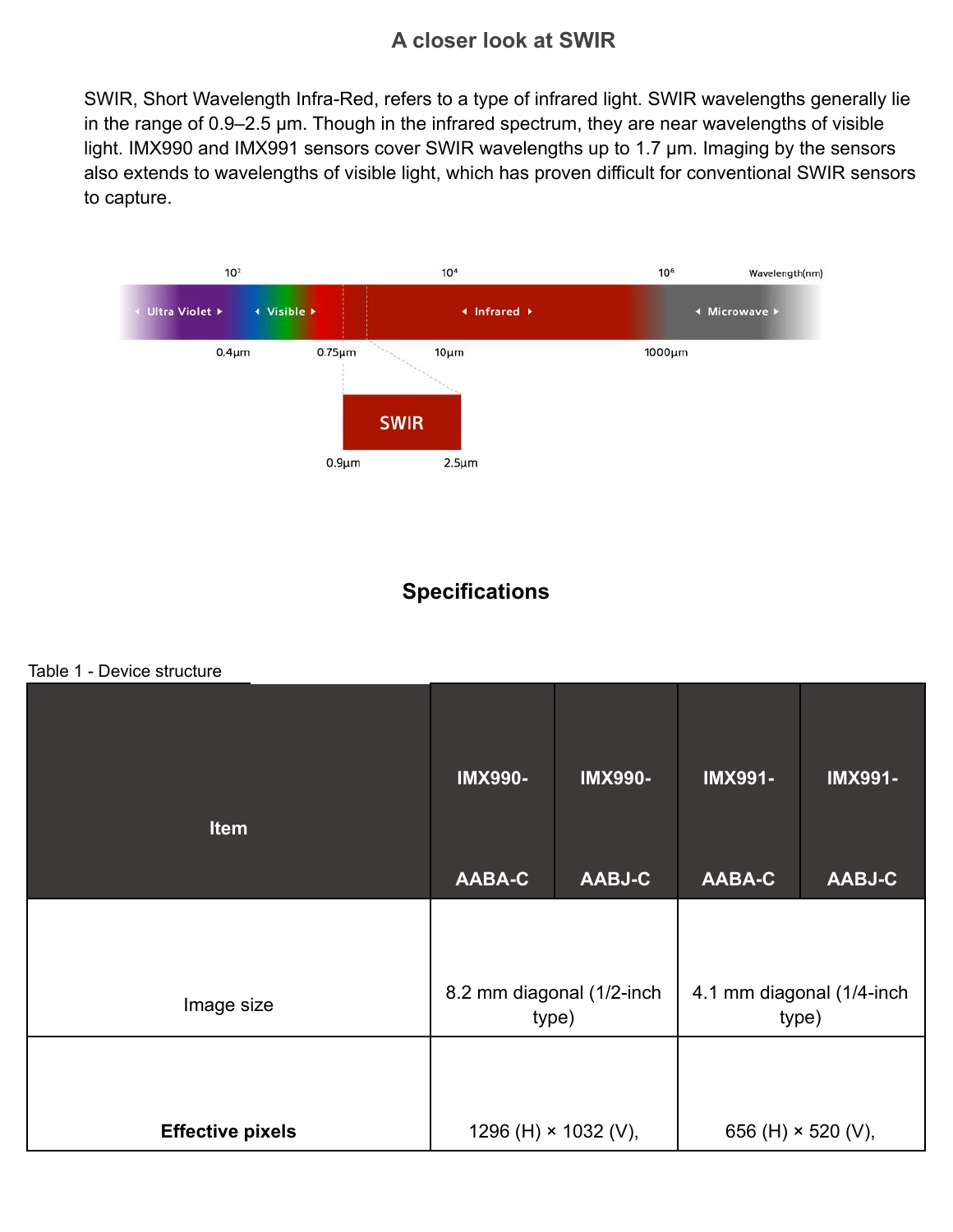|                       |                      | approx. 1.34 megapixels        | approx. 0.34 megapixels |  |  |
|-----------------------|----------------------|--------------------------------|-------------------------|--|--|
|                       |                      |                                |                         |  |  |
| Unit cell size        |                      | $5\mu m(H) \times 5\mu m(V)$   |                         |  |  |
|                       |                      |                                |                         |  |  |
|                       | Horizontal direction | front 0 pixels, rear 96 pixels |                         |  |  |
| <b>Optical black</b>  |                      |                                |                         |  |  |
|                       | Vertical direction   | front 12 pixels, rear 0 pixels |                         |  |  |
|                       |                      |                                |                         |  |  |
| Input drive frequency |                      | 37.125MHz/74.25MHz/54MHz       |                         |  |  |
|                       |                      |                                |                         |  |  |
|                       | Pixel                | 2.2V, 1.2V                     |                         |  |  |
|                       |                      |                                |                         |  |  |
|                       | Analog               | 3.3V, 2.2V                     |                         |  |  |
| <b>Power supply</b>   |                      |                                |                         |  |  |
| Digital               |                      | 1.2V                           |                         |  |  |
|                       |                      |                                |                         |  |  |
|                       | Interface            | 1.8V                           |                         |  |  |
|                       |                      |                                |                         |  |  |
| <b>Shutter mode</b>   |                      | Global shutter                 |                         |  |  |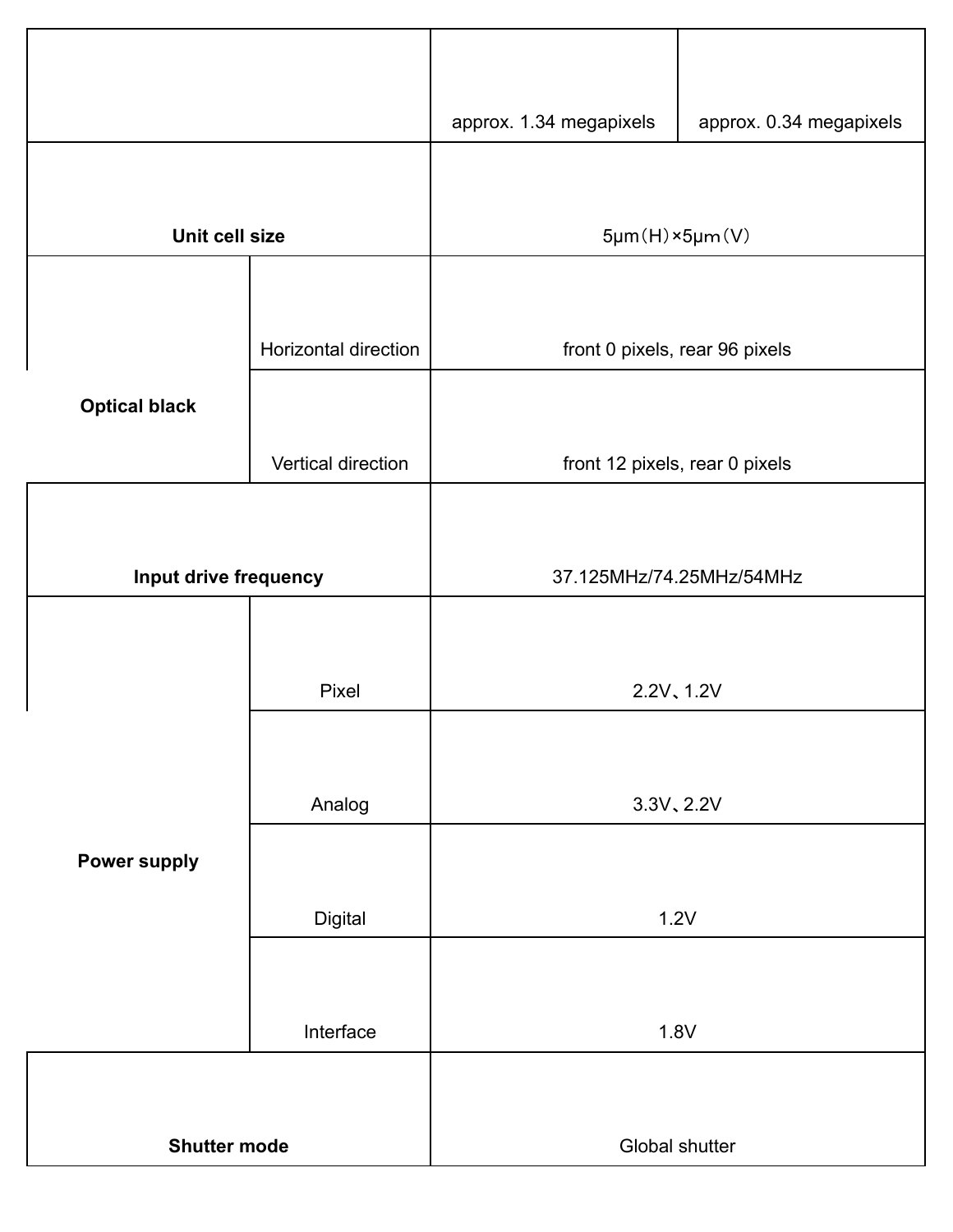| <b>Output interface</b> |                                      | SLVS(2ch/4ch) |                                                          |                                |                                |  |
|-------------------------|--------------------------------------|---------------|----------------------------------------------------------|--------------------------------|--------------------------------|--|
|                         | Thermoelectric<br>cooling<br>element | Included      | Included                                                 |                                |                                |  |
| <b>Package</b>          | <b>Dimensions</b>                    | 30.0mm(H)     | $20.0$ mm $(H)$<br>$\times$ 30.0mm(V   $\times$ 16.8mm(V | 30.0mm(H)<br>$\times$ 30.0mm(V | 20.0mm(H)<br>$\times$ 16.8mm(V |  |

### Table 2 - Imaging characteristics

| Item                     | <b>IMX990</b> | <b>IMX991</b> | <b>Notes</b>           |
|--------------------------|---------------|---------------|------------------------|
|                          |               |               |                        |
|                          |               |               |                        |
|                          |               |               | F8                     |
| <b>Sensitivity</b>       | 121mV         | 121mV         |                        |
|                          |               |               | 1/30 sec. accumulation |
|                          |               |               |                        |
| <b>Saturation signal</b> | 360mV         | 360mV         |                        |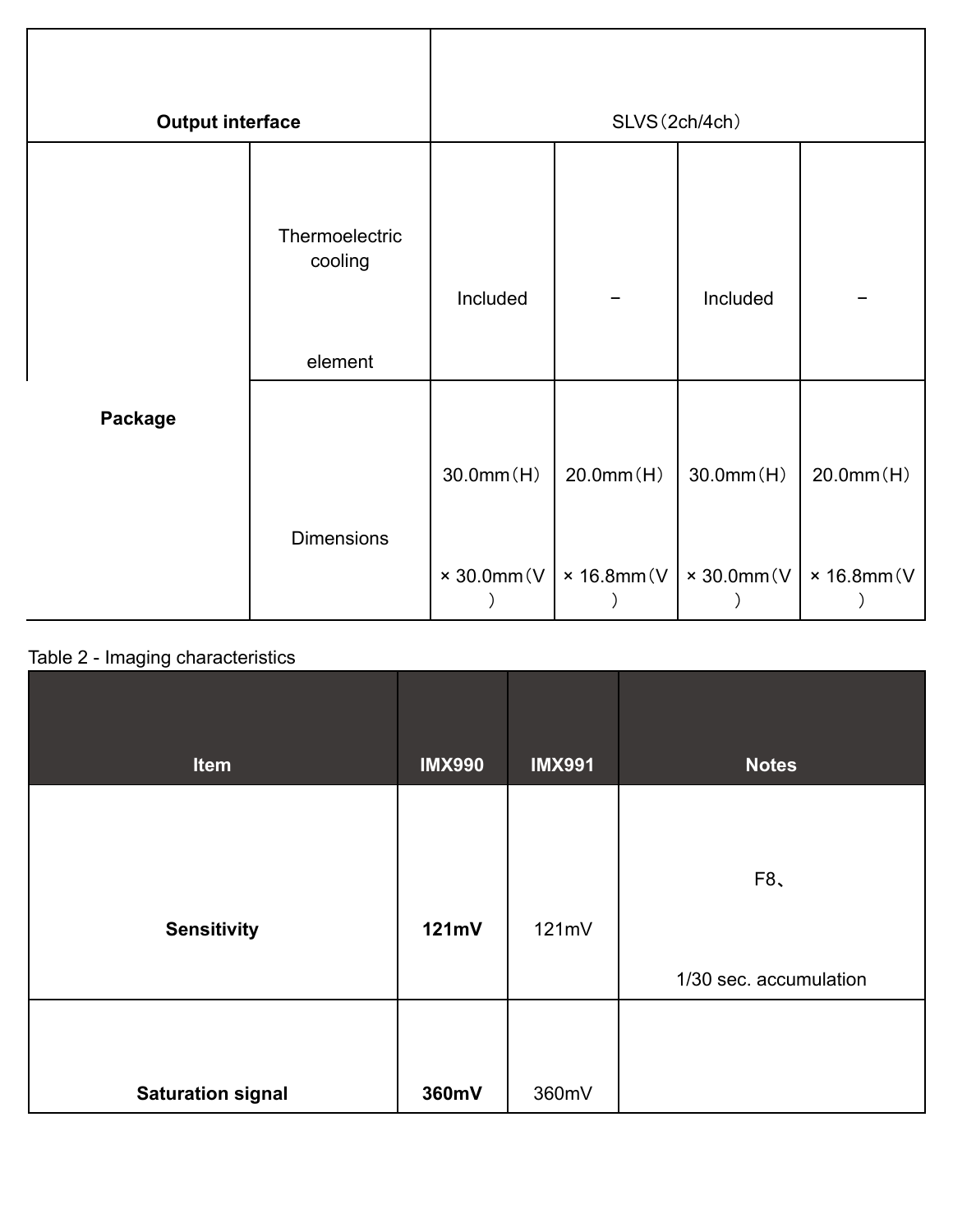| <b>Quantum efficiency</b> | >75%      | >75%   | $\lambda = 1200$ nm |
|---------------------------|-----------|--------|---------------------|
|                           |           |        |                     |
|                           |           |        |                     |
| Operability*1             | $>99.5\%$ | >99.5% |                     |

\*Measurement conditions: Tj=15°C, all-pixel readout mode

\*1:Operability: percentage of pixels free of defects





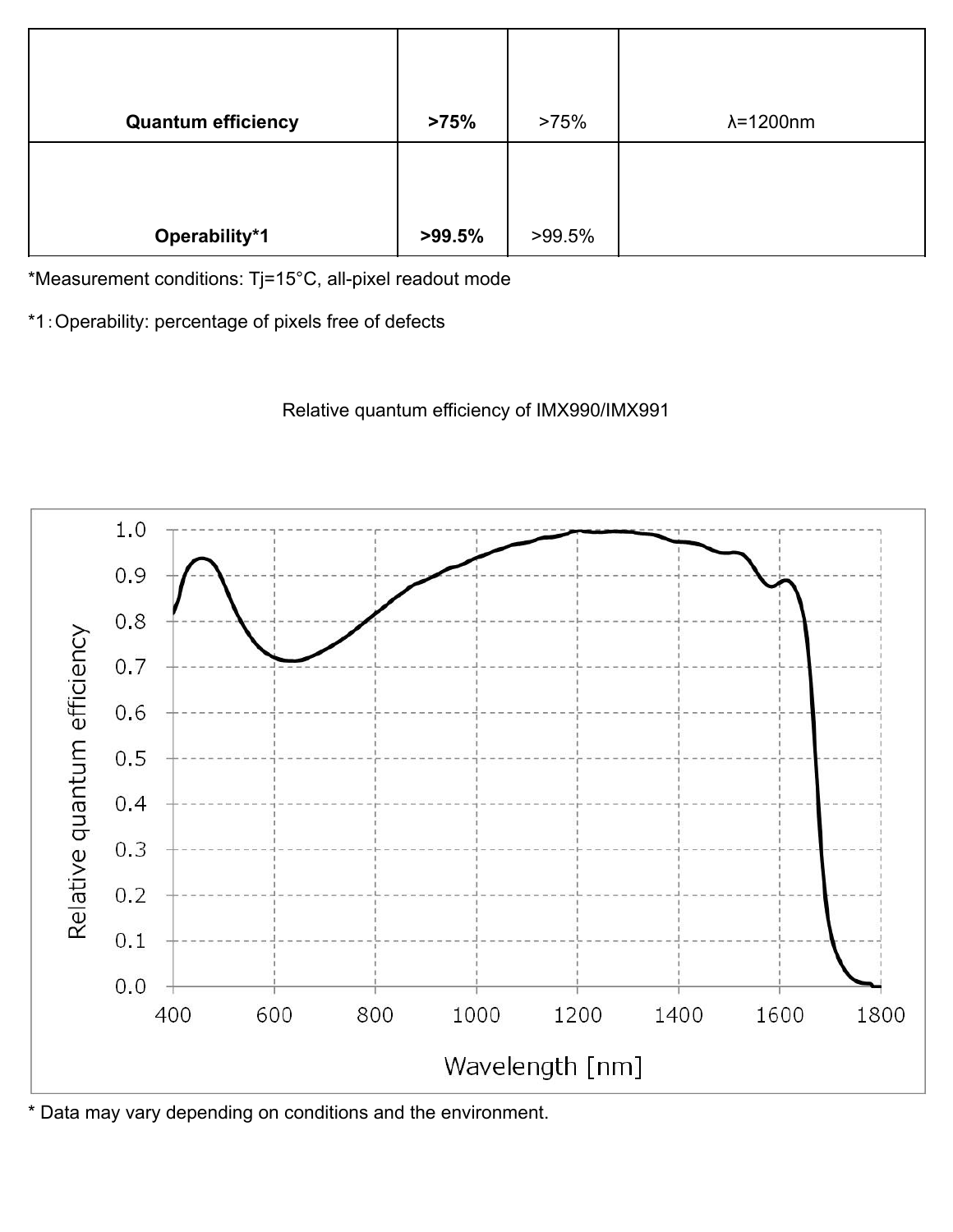Table 3 Basic drive mode

| <b>Model</b>  | Drive mode        | Recommended<br>recording pixels | <b>ADC</b><br>[bit] | Frame rate (max.)<br>[fps] |
|---------------|-------------------|---------------------------------|---------------------|----------------------------|
|               |                   |                                 |                     |                            |
|               |                   |                                 | $\bf 8$             | 130                        |
|               |                   |                                 |                     |                            |
| <b>IMX990</b> | All-pixel readout | $1280(H) \times 1024(V)$        | $10$                | 120                        |
|               |                   |                                 |                     |                            |
|               |                   |                                 | 12                  | 70                         |
|               |                   |                                 |                     |                            |
|               |                   |                                 | 8                   | 250                        |
|               |                   |                                 |                     |                            |
| <b>IMX991</b> | All-pixel readout | $640(H) \times 512(V)$          | $10$                | 240                        |
|               |                   |                                 |                     |                            |
|               |                   |                                 | 12                  | 130                        |

Sony's SWIR technology